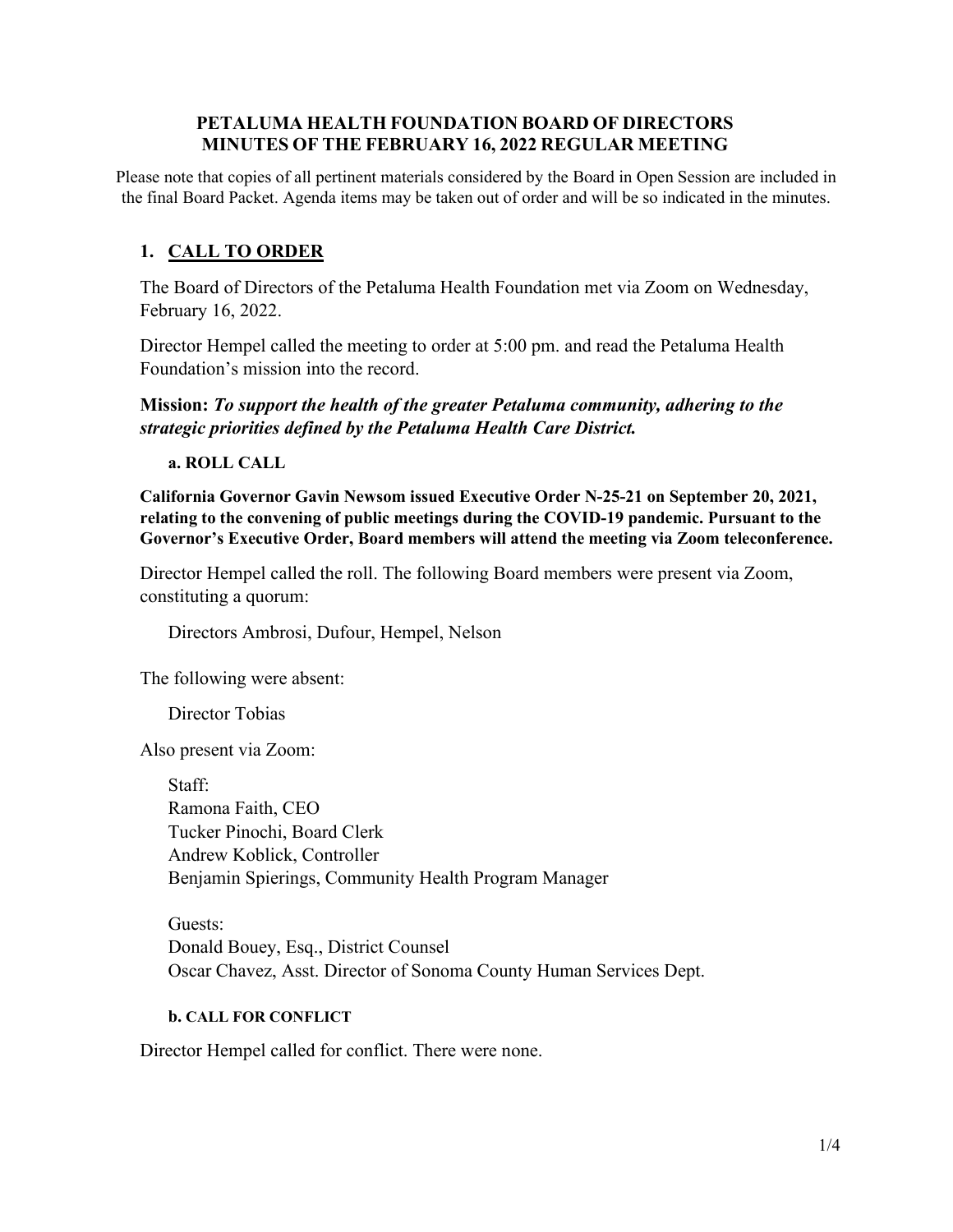# **2. CONSENT CALENDAR**

#### a. **APPROVAL OF February 16, 2022 Petaluma Health Foundation agenda**

**Director Nelson made a motion, seconded by Director Dufour, to approve the agenda.** Vote: Ambrosi: <u>Y\_</u> Dufour: <u>Y\_ Hempel: Y\_</u> Nelson: <u>Y\_Tobias: \_abs\_. The motion was</u> **approved 4-0, with Director Tobias absent.** 

# **3. PETALUMA HEALTH FOUNDATION APPOINTMENT OF OFFICERS**

CEO Ramona Faith recommended the following slate of officers for the Petaluma Health Foundation Board of Directors: Director Hempel as President, Director Dufour as Treasurer/Vice President, and Director Ambrosi as Secretary.

**Director Nelson made a motion, seconded by Director Dufour, to approve slate as presented.** Vote: Ambrosi: <u>Y\_</u> Dufour: <u>Y\_ Hempel: Y\_</u> Nelson: <u>Y\_Tobias: \_abs\_. The motion was</u> **approved 4-0, with Director Tobias absent.** 

## **4. RES. #1-22: AUTHORIZING TELECONFERENCE MEETINGS**

#### **b. AB 361 Periodic Findings Requirement**

**Director Ambrosi made a motion, seconded by Director Nelson, to approve Res. #1-22.** Vote: Ambrosi: Y\_ Dufour: Y\_ Hempel: Y\_ Nelson: Y\_ Tobias: \_abs\_. The motion was **approved 4-0, with Director Tobias absent.**

# **5. PUBLIC COMMENTS**

There were none.

## **6. COMMUNITY GIVING: PORTRAIT OF SONOMA PRESENTATION**

Assistant Director of Sonoma County Human Services, Oscar Chavez joined the meeting at 5:15 pm.

Director Hempel made an introductory note that as a new Foundation Board, the Directors must understand data like the Portrait of Sonoma to better address community needs and fill service gaps. She said that this is how the Board can make informed decisions about where to invest Foundation dollars. She added, before introducing Mr. Chavez, that the Board should be aware of the way COVID has altered or expanded these service gaps.

After being welcomed by Director Hempel, Mr. Chavez presented the results of the 2021 Portrait of Sonoma report to the Board. The survey found large variation in well-being between different racial and ethnics groups, and between men and women. Men, due to their higher incomes across the board, score higher than women on the HDI (Human Development Index). When gender and ethnicity are examined at the same time, the income gap between groups is larger.

Mr. Chavez relayed Director Hempel and Ms. Faith's observation that there were fewer indicators relating to elderly residents than in past reports.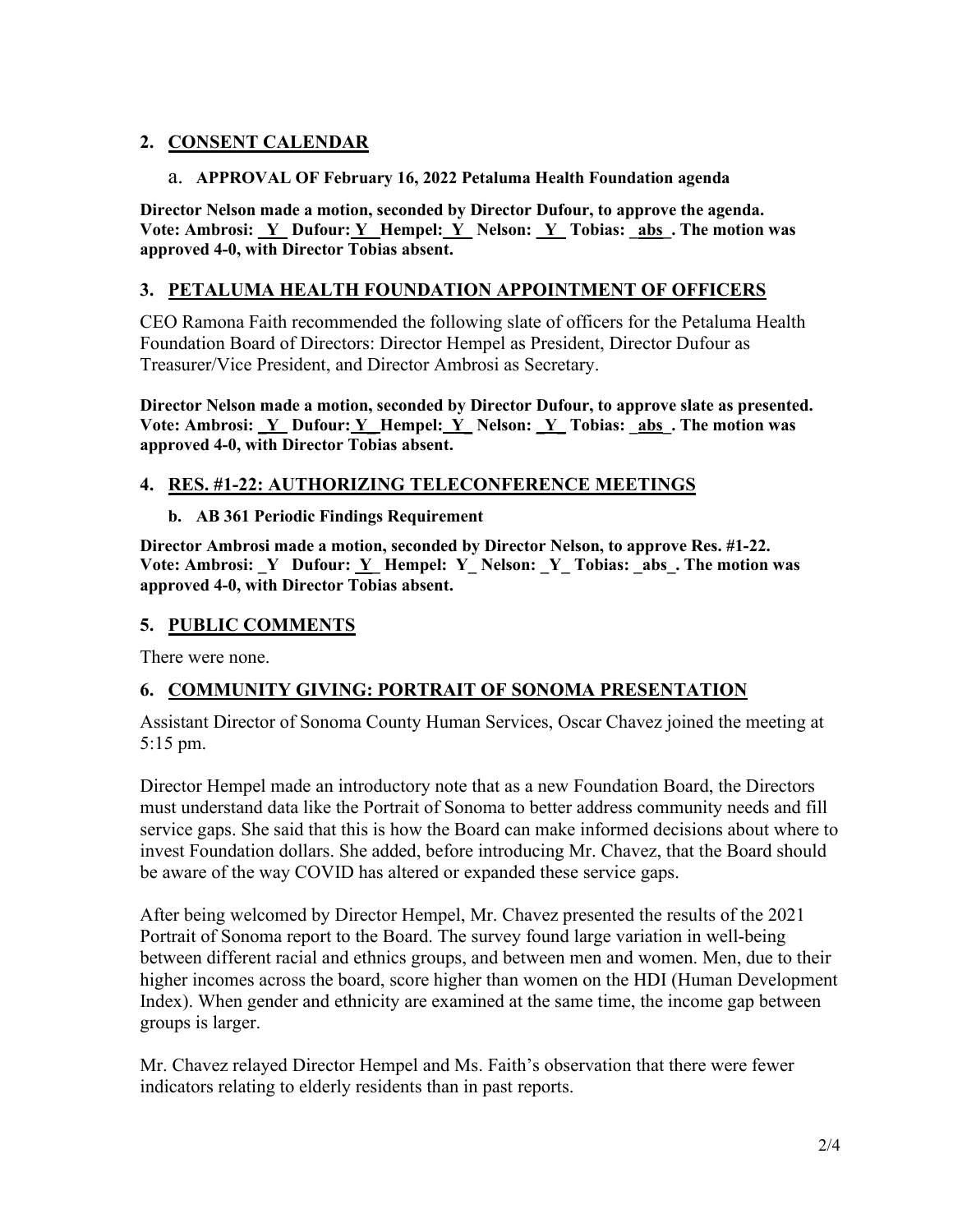Director Ambrosi asked whether there were policy options at the state or county level to ameliorate the disparities associated with tying school funding to property values. Mr. responded that there are initiatives in place to address the problem, but that to do so holistically would require broader structural changes.

Noting that poverty in Rohnert Park seems to have shifted geographically, Director Hempel asked what changes have taken place there. Mr. replied that an increase in more expensive housing in Sonoma County has contributed to shifts within lower cost markets like Rohnert Park.

Director Hempel raised the case of McDowell school district, where multiple community support programs were enacted prior to gentrification. She highlighted that the provision of services to the community must be geographically flexible, otherwise it is vulnerable to this type of shift. Mr. Chavez concurred, and mentioned that the County is formulating plans for satellite locations for County services.

Ms. Faith reported that staff has pulled together the data pertinent to the District's jurisdiction to demonstrate the differences between 2014's survey data and 2021's survey data. Community Health Program Manager Benjamin Spierings presented that data, organized by census tract.

Director Hempel reminded the Board that since this data was gathered, some changes have taken place in Petaluma. McKinley school gained higher income students after becoming a GATE school, but the neighborhood around it remains lower income by comparison. Mr. Chavez assured Director Hempel that such nuances would be reflected in the report, as tractby-tract reporting of results is required to apply for American Rescue Plan Act (ARPA) funding. Both Mr. Chavez and Director Hempel emphasized the utility of results-based accountability models for County and Foundation programs.

# **7. PETALUMA HEALTH FOUNDATION BYLAWS AMENDMENT**

## **a. Review and Approve Amended Bylaws**

District Counsel presented draft changes to be made to the Petaluma Health Foundation Bylaws and answered any questions the Directors may have had. Director Hempel asked for a motion to approve the draft changes to the Foundation's bylaws.

# **Director Ambrosi made a motion, seconded by Director Dufour, to approve the draft changes to the Petaluma Health Foundation Bylaws.**

**Vote: Ambrosi: \_Y Dufour: Y\_ Hempel: Y\_ Nelson: \_Y\_ Tobias: \_abs\_. The motion was approved 4-0, with Director Tobias absent.** 

Following the vote, Ms. Faith informed the Board that the original articles of incorporation of the corporation had been filed in the office of the California Secretary of State on June 3, 2020, and that they named Ramona Lynn Faith as initial agent for service of process. She further informed the Board that they would need to vote on the articles of incorporation during the Foundation's regular March Board of Directors meeting.